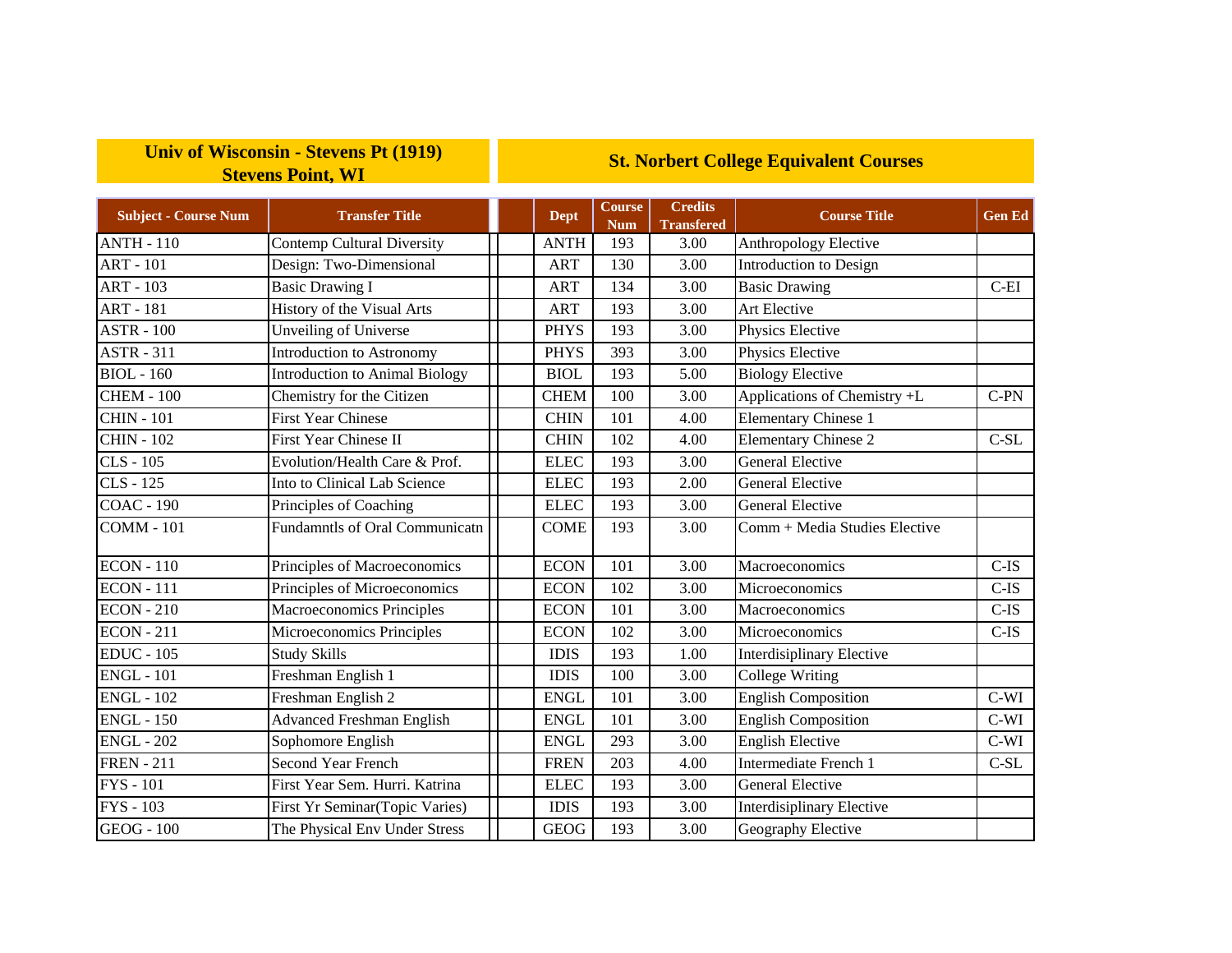| <b>GEOG</b> - 113 | World Regional Geography              |             | <b>GEOG</b> | 140 | 3.00              | World Regional Geography           | $C-BB$ |
|-------------------|---------------------------------------|-------------|-------------|-----|-------------------|------------------------------------|--------|
| $GEOG - 115$      | <b>World Regional Geography</b>       |             | <b>GEOG</b> | 140 | 3.00              | World Regional Geography           | $C-BB$ |
| <b>GEOL</b> - 104 | Physical Geology                      |             | <b>GEOL</b> | 105 | 4.00              | Geology +L                         | $C-PN$ |
| HD - 265          | Human Growth + Development            |             | <b>PSYC</b> | 220 | 3.00              | Lifespan Human Devlopment          |        |
| $HIST - 176$      | United States to 1877                 |             | <b>HIST</b> | 114 | 3.00              | History of the United States 1     | $C-DD$ |
| <b>HIST - 177</b> | United States Since 1877              |             | <b>HIST</b> | 115 | 3.00              | History of the United States 2     | $C-DD$ |
| <b>HIST - 211</b> | United States to 1877                 | <b>HIST</b> |             | 114 | 3.00              | History of the United States 1     | $C-DD$ |
| <b>HIST - 212</b> | <b>United States Since 1877</b>       |             | <b>HIST</b> | 115 | 3.00              | History of the United States 2     | $C-DD$ |
| <b>HPW - 102</b>  | <b>Healthy American</b>               |             | <b>PHED</b> | 093 | 2.00              | <b>Physical Education Elective</b> |        |
| $HP/W - 110$      | <b>Careers Health Pro/Wlns</b>        |             | <b>ELEC</b> | 193 | 2.00              | <b>General Elective</b>            |        |
| IA - 101          | Design Fundamentals I                 |             | <b>ELEC</b> | 193 | 3.00              | <b>General Elective</b>            |        |
| IA - 104          | <b>Presentation Techniques I</b>      |             | <b>ELEC</b> | 193 | 3.00              | <b>General Elective</b>            |        |
| IA - 120          | Human Behavior and Built Env          |             | <b>ELEC</b> | 193 | 3.00              | <b>General Elective</b>            |        |
| $IA - 150$        | Cultural Survey of Appl Design        |             | <b>ELEC</b> | 193 | 3.00              | <b>General Elective</b>            |        |
| IA - 160          | Crtv Expr: US Div, Id and Mtrl        |             | <b>ELEC</b> | 193 | 3.00              | <b>General Elective</b>            |        |
| $IA - 315$        | Sustainable Design                    |             | <b>ELEC</b> | 393 | $\overline{3.00}$ | <b>General Elective</b>            |        |
| <b>LRES</b> - 101 | <b>Information Literacy Skill</b>     |             |             |     |                   | Not Transferable                   |        |
| <b>MATH - 107</b> | Algebra for Pre-Calculus              |             | <b>MATH</b> | 193 | 2.00              | <b>Mathematics Elective</b>        |        |
| <b>MATH - 111</b> | <b>Applied Calculus</b>               |             | <b>MATH</b> | 124 | 4.00              | <b>Survey of Calculus</b>          | $C-QR$ |
| <b>MATH - 120</b> | Analytic Geometry & Calc I            |             | <b>MATH</b> | 131 | 4.00              | Calculus + Analytic Geometry 1     | $C-QR$ |
| <b>MATH - 121</b> | Analytic Geometry & Calc II           |             | <b>MATH</b> | 132 | 4.00              | Calculus + Analytic Geometry 2     | $C-QR$ |
| <b>MATH - 213</b> | Intro to Linear Algebra               |             | <b>MATH</b> | 293 | 4.00              | <b>Mathematics Elective</b>        |        |
| <b>MATH - 222</b> | Calculus III                          | <b>MATH</b> |             | 233 | 3.00              | Calculus + Analytic Geometry 3     |        |
| <b>MATH - 255</b> | <b>Elementary Statistical Methods</b> |             | <b>SSCI</b> | 224 | 4.00              | <b>Basic Statistics</b>            | $C-QR$ |
| <b>MATH - 300</b> | Intro to Proof w/Real Analysis        |             | <b>MATH</b> | 250 | 4.00              | <b>Advanced Foundations Math</b>   |        |
| <b>MATH - 320</b> | <b>Differential Equations</b>         | <b>MATH</b> |             | 310 | 3.00              | <b>Differential Equations</b>      |        |
| <b>MATH - 355</b> | <b>Elementary Statistical Methods</b> |             | <b>SSCI</b> | 224 | 4.00              | <b>Basic Statistics</b>            | $C-QR$ |
| <b>MATH - 356</b> | Probability and Statistics            |             | <b>MATH</b> | 321 | 3.00              | Probability and Statistics         |        |
| <b>MATH - 357</b> | Probabilty + Statistics II            |             | <b>MATH</b> | 321 | 3.00              | Probability and Statistics         |        |
| <b>MATH - 362</b> | Theory of Interest                    |             | <b>MATH</b> | 393 | 3.00              | <b>Mathematics Elective</b>        |        |
| <b>MATH - 95</b>  | Intermediate Algebra                  | <b>MATH</b> |             | 193 | 2.00              | <b>Mathematics Elective</b>        |        |